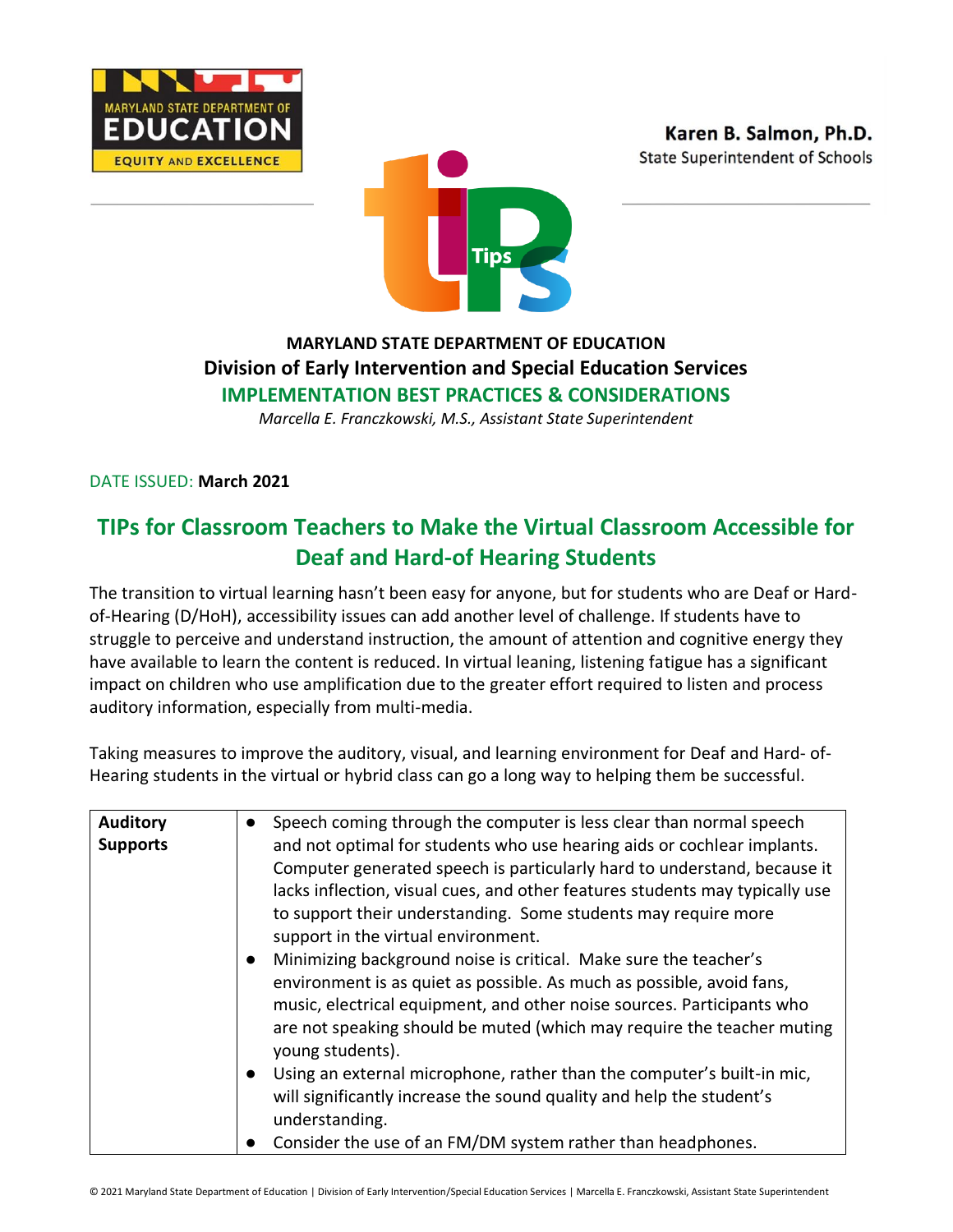### **Maryland State Department of Education**

**Division of Early Intervention and Special Education Services**

## *TIPs for Classroom Teachers to Make the Classroom Virtually Accessible for Deaf and Hard-of Hearing Students*

|                                 | If possible, arrange a time to meet with the student before class to test<br>$\bullet$                                                                                                                                                                                                                                                                                                                                                                                                                                                                                                                                                                                                                                                                                                                                                                                                                                                                                                                                                                                                                                                                                                                                                                                                                                                                            |
|---------------------------------|-------------------------------------------------------------------------------------------------------------------------------------------------------------------------------------------------------------------------------------------------------------------------------------------------------------------------------------------------------------------------------------------------------------------------------------------------------------------------------------------------------------------------------------------------------------------------------------------------------------------------------------------------------------------------------------------------------------------------------------------------------------------------------------------------------------------------------------------------------------------------------------------------------------------------------------------------------------------------------------------------------------------------------------------------------------------------------------------------------------------------------------------------------------------------------------------------------------------------------------------------------------------------------------------------------------------------------------------------------------------|
|                                 | out the sound quality and clarity of signal. The devices used by the                                                                                                                                                                                                                                                                                                                                                                                                                                                                                                                                                                                                                                                                                                                                                                                                                                                                                                                                                                                                                                                                                                                                                                                                                                                                                              |
|                                 | speaker and the listener may require adjustments.                                                                                                                                                                                                                                                                                                                                                                                                                                                                                                                                                                                                                                                                                                                                                                                                                                                                                                                                                                                                                                                                                                                                                                                                                                                                                                                 |
| <b>Visual Supports</b>          | Many D/HoH students rely on speech reading and facial expressions to<br>$\bullet$<br>"fill in the gaps" of what they are hearing. Help students see clearly by<br>ensuring that the speaker is well lit from the front. Avoid sitting in front<br>of a window or a visually distracting background; consider using the "blur<br>background" feature if the meeting platform allows. Also avoid looking<br>away or looking down for extended period of time.<br>For teaching in a setting that requires the use of masks, consider the use<br>$\bullet$<br>of a mask with a clear face panel to allow speech reading. Discuss options<br>with the student's teacher of the Deaf and/or the school administration.<br>Ensure that the student knows how to "pin" the teacher so they remain<br>$\bullet$<br>visible throughout the meeting.<br>Check with students to be sure that the audio and video are in sync and<br>address internet speed issue if not.<br>Pace rate of speech to compensate for the computer's lag time.<br>$\bullet$<br>Captions can support understanding for students who are good readers.<br>$\bullet$<br>Choose captioned media (videos, clips, etc.) and enable the captions every<br>time. Make sure that students are able to turn on captioning within the<br>meeting platform. Remember that captions require students to divide |
|                                 | their visual attention. Don't ask students to take notes or do other tasks                                                                                                                                                                                                                                                                                                                                                                                                                                                                                                                                                                                                                                                                                                                                                                                                                                                                                                                                                                                                                                                                                                                                                                                                                                                                                        |
|                                 | while using captioned media - build in pauses to allow them to respond.                                                                                                                                                                                                                                                                                                                                                                                                                                                                                                                                                                                                                                                                                                                                                                                                                                                                                                                                                                                                                                                                                                                                                                                                                                                                                           |
| <b>Engagement</b><br>with Peers | Establish and enforce turn-taking norms so that only one student is talking<br>$\bullet$<br>at a time. Ask students to identify themselves when they begin speaking,                                                                                                                                                                                                                                                                                                                                                                                                                                                                                                                                                                                                                                                                                                                                                                                                                                                                                                                                                                                                                                                                                                                                                                                              |
|                                 | especially if their cameras are off. Ask the speaking student to pause so                                                                                                                                                                                                                                                                                                                                                                                                                                                                                                                                                                                                                                                                                                                                                                                                                                                                                                                                                                                                                                                                                                                                                                                                                                                                                         |
|                                 | that the D/HoH student can locate the speaker on the screen.                                                                                                                                                                                                                                                                                                                                                                                                                                                                                                                                                                                                                                                                                                                                                                                                                                                                                                                                                                                                                                                                                                                                                                                                                                                                                                      |
|                                 | Consider paraphrasing what the student said if it may have been hard to                                                                                                                                                                                                                                                                                                                                                                                                                                                                                                                                                                                                                                                                                                                                                                                                                                                                                                                                                                                                                                                                                                                                                                                                                                                                                           |
|                                 | hear or understand.                                                                                                                                                                                                                                                                                                                                                                                                                                                                                                                                                                                                                                                                                                                                                                                                                                                                                                                                                                                                                                                                                                                                                                                                                                                                                                                                               |
|                                 | Pair the student with one partner or 2-3 peers for group work, rather than                                                                                                                                                                                                                                                                                                                                                                                                                                                                                                                                                                                                                                                                                                                                                                                                                                                                                                                                                                                                                                                                                                                                                                                                                                                                                        |
|                                 | a larger group.                                                                                                                                                                                                                                                                                                                                                                                                                                                                                                                                                                                                                                                                                                                                                                                                                                                                                                                                                                                                                                                                                                                                                                                                                                                                                                                                                   |
|                                 | Students in the class should also try to maximize visual cues and sound                                                                                                                                                                                                                                                                                                                                                                                                                                                                                                                                                                                                                                                                                                                                                                                                                                                                                                                                                                                                                                                                                                                                                                                                                                                                                           |
|                                 | clarity.                                                                                                                                                                                                                                                                                                                                                                                                                                                                                                                                                                                                                                                                                                                                                                                                                                                                                                                                                                                                                                                                                                                                                                                                                                                                                                                                                          |
| <b>Content Support</b>          | Provide visuals (e.g., PowerPoints, notes) ahead of time to allow the<br>$\bullet$                                                                                                                                                                                                                                                                                                                                                                                                                                                                                                                                                                                                                                                                                                                                                                                                                                                                                                                                                                                                                                                                                                                                                                                                                                                                                |
|                                 | student to preview concepts, specific terminology, etc.<br>Pre-teach vocabulary and/or provide glossaries and other resources.                                                                                                                                                                                                                                                                                                                                                                                                                                                                                                                                                                                                                                                                                                                                                                                                                                                                                                                                                                                                                                                                                                                                                                                                                                    |
|                                 | $\bullet$<br>Make media, such as instructional videos, available after class in case the<br>$\bullet$                                                                                                                                                                                                                                                                                                                                                                                                                                                                                                                                                                                                                                                                                                                                                                                                                                                                                                                                                                                                                                                                                                                                                                                                                                                             |
|                                 | student needs to review.                                                                                                                                                                                                                                                                                                                                                                                                                                                                                                                                                                                                                                                                                                                                                                                                                                                                                                                                                                                                                                                                                                                                                                                                                                                                                                                                          |
|                                 | Multistep directions should be presented visually and auditorily.<br>$\bullet$                                                                                                                                                                                                                                                                                                                                                                                                                                                                                                                                                                                                                                                                                                                                                                                                                                                                                                                                                                                                                                                                                                                                                                                                                                                                                    |
| <b>Working with</b>             | D/HoH students are multitasking. They are listening, watching, and<br>$\bullet$                                                                                                                                                                                                                                                                                                                                                                                                                                                                                                                                                                                                                                                                                                                                                                                                                                                                                                                                                                                                                                                                                                                                                                                                                                                                                   |
| Interpreters/                   | processing the message via the speaker and the interpreter/                                                                                                                                                                                                                                                                                                                                                                                                                                                                                                                                                                                                                                                                                                                                                                                                                                                                                                                                                                                                                                                                                                                                                                                                                                                                                                       |
| <b>Transliterators</b>          | transliterator. Allow students additional wait time to respond.                                                                                                                                                                                                                                                                                                                                                                                                                                                                                                                                                                                                                                                                                                                                                                                                                                                                                                                                                                                                                                                                                                                                                                                                                                                                                                   |
|                                 | Allow pauses/extra time for the student to respond during writing                                                                                                                                                                                                                                                                                                                                                                                                                                                                                                                                                                                                                                                                                                                                                                                                                                                                                                                                                                                                                                                                                                                                                                                                                                                                                                 |
|                                 | activities as they have to look between the interpreter and the document.                                                                                                                                                                                                                                                                                                                                                                                                                                                                                                                                                                                                                                                                                                                                                                                                                                                                                                                                                                                                                                                                                                                                                                                                                                                                                         |